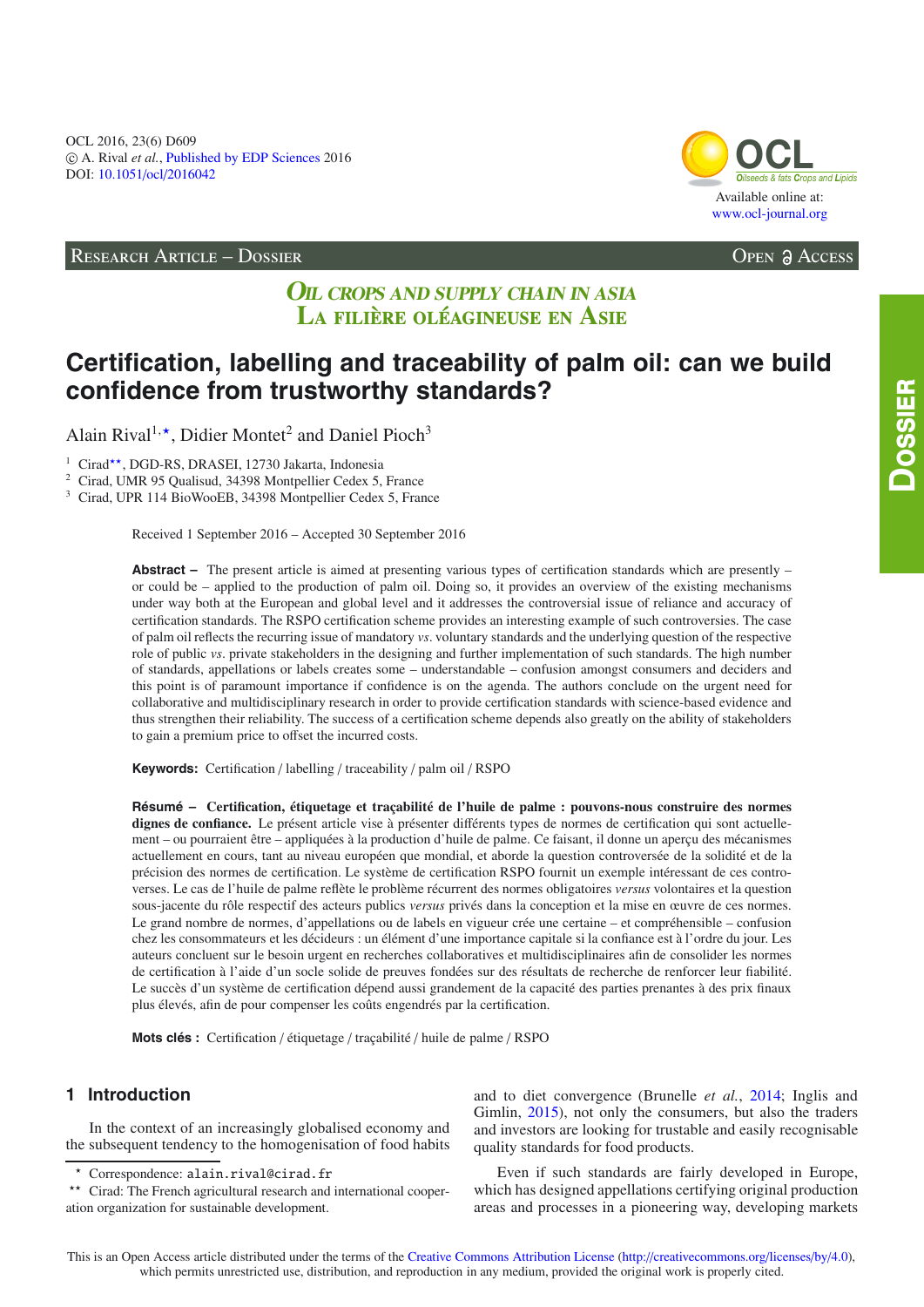in emerging countries still lack such types of safe and legal guarantees (Gereffi and Lee, [2012\)](#page-10-1).

## **2 Europe at the forefront of Appellations of Origin**

There is a European history of identifying and labelling food according to geographical origin, ingredients and fabrication processes. Indeed, France is quite the homeland of "Appellations of Origin of food" which became "Signs of quality" eventually recognized at the European level (January 1st, 2007, EU Regulation 510/06). Such signs of quality can now be adopted by all countries in the world (Sylvander *et al.*, [2007\)](#page-10-2).

Four standards are presently of legal significance and they are applied as appellations of origin, they are namely: *Protected Designation of Origin* (PDO), *Protected Geographical Indication* (PGI), *Organic Agriculture* and *Traditional Speciality Guaranteed* (TSG). The French public is the most sensitive to signs of quality, showing an impressive 50% rate of recognition.

Such standards are efficient at protecting all stakeholders involved in a specific food chain against illegal copies of the final product or its production process; they do attest that stakeholders are following good practices, that they are working inside a specific area and that there is an original history for the product. Stakeholders are thus protected by the European regulation.

*The PDO* (*Protected Designation of Origin*) *standard* refers to agricultural or food products originating from a region whose quality or characteristics are essentially or exclusively due to the geographical environment (including natural and human factors) and for which the production and processing take place in limited geographical area. PDO is granted when the food comes from an agricultural resource that is completely transformed on the spot (origin).

The most famous examples are French wines such as Champagne which is the name of the region where the wine is produced.

*PGI* (*Protected geographical indications*) are awarded to products which are processed on-site but might be blended with some external ingredients. PGI refers to an agricultural or food product originating from a region with a given quality, reputation or any other characteristics which can be attributed to this origin; also, the production and/or processing stages must take place inside the defined geographical area. At least one of the stages of production, processing or preparation takes place in the area.

The list approved by European Commission is provided by the DOOR database. In class 1.5 of this database which registers all fats and oils are listed the most recent registered oils and fats, *<sup>i</sup>*.*e*. Butter from Bresse (France, PDO), olive oil from Emporda (Spain, PDO) or from Sicilia (Italy, GPI). . . Both PDO and PGI are the only standards which refer to the origin and therefore are linked with to the *terroir* (Barham, [2003\)](#page-9-1).

*TSG* (*Traditional Speciality Guaranteed*) does not refer to any origin but rather guarantees the protection against fraud of the traditional composition of a product or a traditional production method. It highlights traditional characteristics, either in the composition or means of production. In the sector of oils and fats, the *Camelina* oil of Rydzowy from Poland was recently registered (Official Journal L151 16.06.2009).

A recent study commissioned by the EU (Arete, [2013](#page-9-2)) assessed the added value of PDO and PGI products and showed that in most cases, certified products could gain premium prices in comparison with traditional products. However, the use firms make of the protected GI is in many cases far away from its potentiality and this clearly affects the effects GI protection can exert (Beletti *et al.*, 2014).

*Organic Agriculture* appellation protects a production system which fulfils criteria regarding soil, plant, animal and therefore humans. It tends to follow natural laws by excluding the use of almost all chemical fertilizers, synthetic pesticides, herbicides, hormones and genetic manipulation. It only authorizes the use of natural fertilizers such as compost, rock powders, organic fertilizers or plant extracts. In 2007, the European Council of Agricultural Ministers agreed on a new Council Regulation (UE Regulation No. 834/2007) setting out the principles, aims and overarching rules of organic production and defining how organic products must be labelled. The list of synthetic resources and inputs that are permissible can be found in the annexes of the EU Regulation No. 889/2008.

*GMOs in food*: the regulation on genetically modified food and feed lays down a threshold (0.9%) under which the GMO content of a given product does not have to be specified and labelled. Products with GMO content below this threshold can be labelled as Organic. In Europe, GMOs must be analysed by an experts' committee one by one. Indeed, even if a given 2007 sequence was assessed and accepted for one specific GMO this is not sufficient to authorize another plant harbouring the same genetic modification.

Aprile *et al.* [\(2012\)](#page-9-3) assessed consumers' preferences and willingness to pay for European Union (EU) geographical indication quality labels (Protected Designation of Origin (PDO) and Protected Geographical Indications (PGI)), organic farming label and other product quality cues. Using a choice experiment, random parameter logit model and olive oil as product of interest, results suggest that respondents are willing to pay the highest premium price for a product with a PDO label, followed by organic farming label, a quality cue describing the product as extra-virgin olive oil and then a PGI label.

Whether organic agriculture can continue to expand will likely be determined by whether it is economically competitive with conventional agriculture. Crowder and Reganold [\(2015\)](#page-9-4) recently analysed the financial performance of organic and conventional agriculture from 40 years of studies covering 55 crops grown on five continents. These authors found that, in spite of lower yields and intensive use of tractors or labour, organic agriculture was significantly more profitable than conventional agriculture and has room to expand globally. Moreover, with its environmental benefits, organic agriculture can contribute a larger share in sustainably feeding the world.

The European Database of Origin & Registration (DOOR) contains food names registered as a protected designation of origin (PDO), protected geographical indication (PGI) and traditional specialty guaranteed (TSG). Since 2007, EU registered a total of 1528 products. As example there are 250 cheeses, 175 fresh meats and 22 beers. One can also find 142 oils and fats which are labelled (PDO and PGI),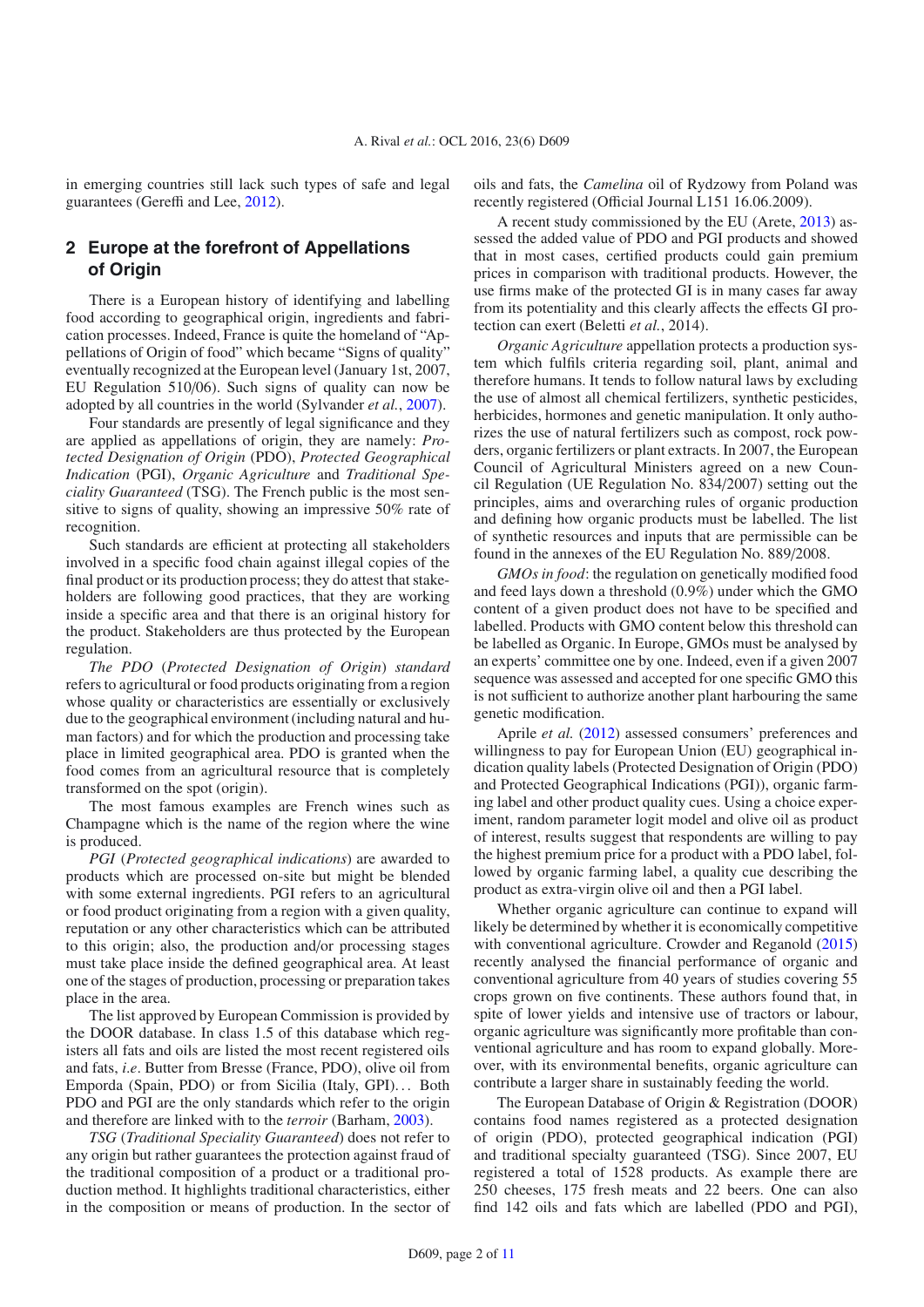accounting for a total market of 346 million euros in 2010. France was the first seller with 129 465 million euros in 2010 (Europa agriculture, 2016). As an example, the production value of the olive oil marketed using a protected designation of origin or protected geographical indication from 2006 to 2008 was 215 million Euros per year (Economic analysis of the olive sector, 2012).

## **3 Geographical Identification schemes are expanding worldwide**

The appellation system is being exported to emerging and developing countries under the leadership of Cirad and Inao (Institut National des Appellations d'Origine), the French agency responsible for identification, quality and origin in France since January 1st, 2007. A legal system aimed at protecting, certifying and branding food products has indeed some advantages that can be used in this type of countries (Zhao *et al.*, [2014;](#page-10-4) Bienabe and Marie-Vivien, [2015\)](#page-9-5).

The designation process of Geographical Identification (GI) requires the creation of a union-type association in order to defend the product of interest, and this step is of paramount importance in countries where producers tend to work individually. The establishment of an association makes stronger the defence and promotion of the identification. In addition, the control of the product compliance made by the members themselves induces directly a boost in product quality. The branding tends to have a positive impact not only on the selling price of the product but also on the income of the farmer and the processor (Linnemer and Perrot, [2000\)](#page-10-5). In a recent study, Durand and Fournier [\(2015\)](#page-9-6) recognized the legitimacy of public intervention in GI development, at least as long as producers' awareness of GIs will remain low. However, this State intervention should not only let enough space for producers in GI governance, but also design a frame for arousing their interest and adhesion and for facilitating their collective involvement. That may be facilitated by a concrete and clearly established decentralization of competences in national policies.

In order to ensure fair trade and the development and promotion of food production labels (appellation of origin, protected geographical indication), it becomes essential to know and ensure the nature and geographic origin of food products. The protection of Geographical Indications (GIs) is being increasingly explored worldwide as a tool for supporting local sustainable development. Focusing on wine and coffee value chains, Belletti *et al.* (2015) recently set out in what way GI protection schemes can contribute to the provision of public goods, and illustrated how this contribution is being threatened by different failures that may occur within both valorisation strategies and legal protection policies. By examining how private, collective, and public interventions front these failures, the authors suggested a more comprehensive policy approach, to ensure GIs' contribution to sustainable development.

At International level and precisely in SE Asia, there are discussions on several agreements with different countries concerning food trade and protection of geographical indications such as Korea, Vietnam, Laos. . . with the twin objectives to protect their products and to avoid competition with European products (Free Trade Agreement, 2011).

## **4 The EU legal framework on traceability**

The European Commission – through Article 18 of Regulation 178/2002, which came into effect on January 1st 2005 – requires food consumed or exported to the EU to be traced. Indeed, the Article states that:

- i. The traceability of food, feed, shall be established at all stages of production, processing and distribution.
- ii. Food business operators should be able to identify anyone who provided their food, or any substance intended to be incorporated into or may be incorporated in foods or in feed.
- iii. Food business operators have systems and procedures to identify companies that their products have been provided. This information is made available to competent authorities at their request.
- iv. Food and feed which is placed on the market in the EU have likely to be labelled or identified adequately to facilitate its traceability, through relevant documentation or information.

The batch size of product to be tested will be defined by the manufacturer depending on the risk and the responsibility he is ready to endorse in case of hazards. The goal is to eliminate as soon as possible the hazard without jeopardizing business activities. The role of the exporter is to define the smallest batch that he would eliminate in case of problem. For example, if a batch of palm oil is contaminated with polycyclic aromatic hydrocarbons (PAHs; Lacoste, [2014\)](#page-10-6), the exporter could remove a batch of containers, a pallet or a silo, and this will not cost the same of course. When a product presents a little risk, the batch layout will be necessarily larger.

According to the European Food label regulations, palm oil must be listed as "vegetable fat" or "vegetable oil". From December 2014, food producers who are incorporating vegetable oils in their preparation are required to list the specific source of vegetable fat which is used in their food products. Vegetable fats and oils could be identified on label under the term "vegetable fats" or "vegetable oils" but this must be followed by the type of vegetable origin (*e*.g. palm oil, sunflower oil or coconut oil...) and the sentence "in varying proportions".

On 20–21 September 2016, the EU and Indonesia kickedoff negotiations on the Comprehensive Economic Partnership Agreement (CEPA) in Brussels. CEPA must also provide a framework with respect to the sustainability criteria applied to vegetable oils, particularly palm oil. On 15 September 2016, in the context of palm oil and biofuels, the EU General Court delivered its decision annulling EU tariffs against Argentinian and Indonesian biodiesel. In 2013, the Council of the EU had issued *Council Implementing Regulation (EU) No. 1194*/*2013 of 19 November 2013* imposing a definitive anti-dumping duty and collecting definitively the provisional duty imposed on imports of biodiesel originating from Argentina and Indonesia. Biodiesel in Indonesia is almost exclusively produced from crude palm oil (CPO) and, after a complaint by the European Biodiesel Board, the Commission investigated the matter and concluded "*[. . . ] that the imports of biodiesel produced in Indonesia [. . . ] were dumped*". However, the EU General Court found that it was "*not apparent from the file that the CPO price*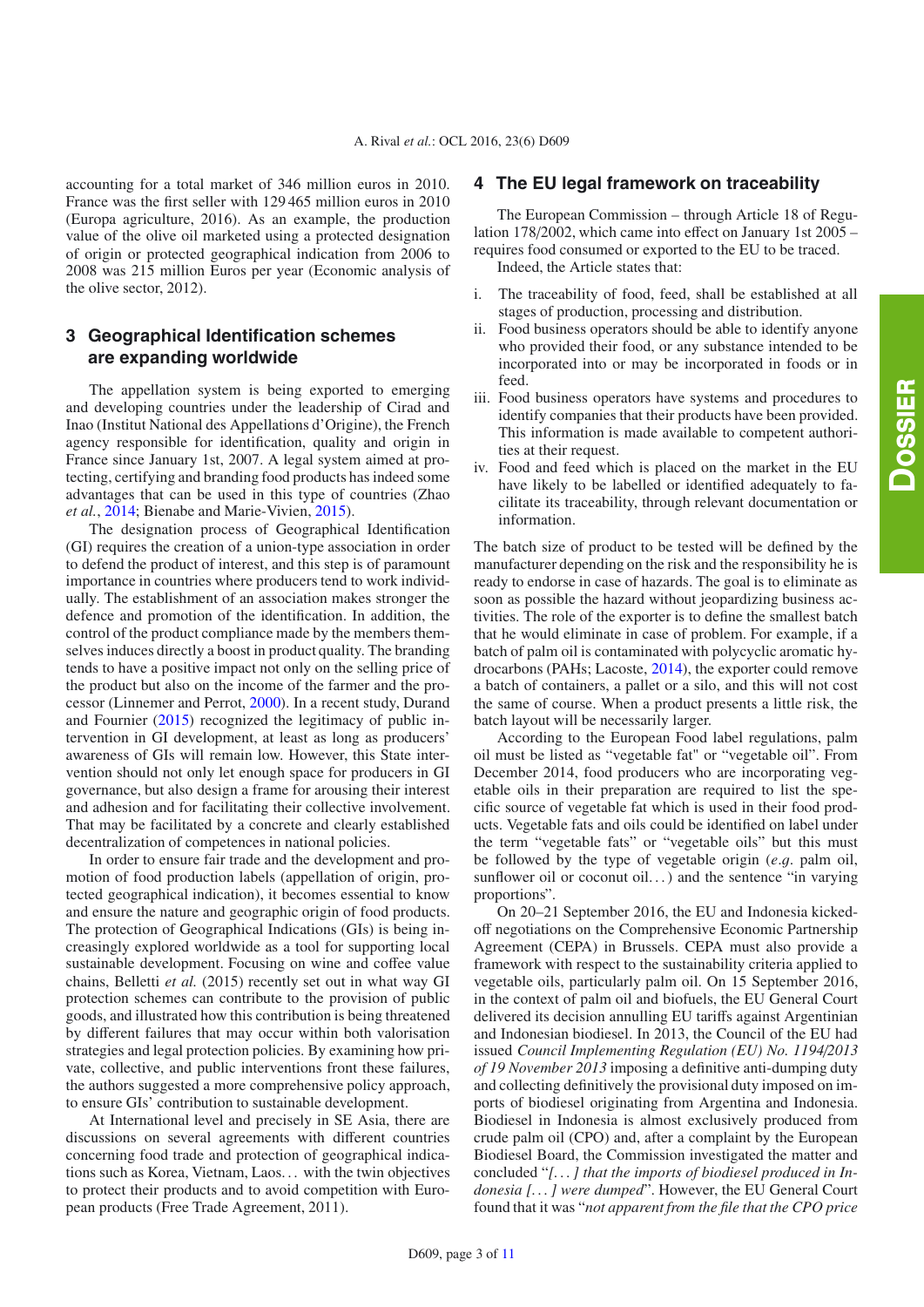*was directly regulated in Indonesia*" and that "*[. . . ] it must be considered that the institutions failed to establish to the requisite legal standard that there was applicable distortion of the price of CPO in Indonesia [. . . ]"*. Apart from the recurring anti-dumping proceedings, palm oil-based biofuel continues to have difficultly being recognised as "*renewable*" under EU law, and is not included in biofuel blending targets.

Additionally, "*no palm oil*" labels on food products are clearly violating the EU's Food Information Regulation (*i*.*e*., *Regulation (EU) No. 1169*/*2011 on the provision of food information to consumers*) with "*self-evident*" or "*misleading*" statements.

## **5 Certifying sustainability in the oil palm chain: how sustainable is sustainable?**

### **5.1 Sustainability is covered by a multiplicity of standards**

Since the Roundtable on Sustainable Palm Oil (RSPO) created the first sustainable palm oil certification scheme in 2004, a range of other industry and government initiatives aimed at preventing deforestation due to oil palm expansion were developed and implemented over the years. Ivancic and Koh [\(2016\)](#page-10-7) recently reviewed the various sustainability standards at stake in SE Asia and they concluded that emerging themes in the evolution of sustainable palm oil include a greater recognition of the complexity of the issue, the importance of maintaining true transparency, and a greater consideration of indigenous land rights. These authors stated that manufacturing companies and consumers are beginning to see the power that they hold when choosing to purchase CSPO (Certified Sustainable Palm Oil, through RSPO standards), so greater awareness and education are key to further improvements.

The Sustainable Palm Oil Transparency Toolkit (SPOTT) a project from the Zoological Society of London (ZSL) provides information and resources to stakeholders in the palm oil industry in order to reduce its negative environmental impacts. SPOTT's publishes updated assessments for 50 of the largest palm oil-producing companies worldwide using only publicly available information on disclosure of their operations and their commitments to environmental and social best practice.

A study was recently developed by Efeca [\(2016](#page-10-8)) in order to outline the key differences between the standards and provide aid to buyers' decision making. This work outlined that on social themes, RSPO ranks highly as has the most comprehensive Social Impact Assessment (SIA) requirements, strongly emphasizing a participatory process. Noticeably ISPO and MSPO do not have cut-off dates for applicability for any criteria. RSPO also was found to impose the strongest biodiversity measures, relying heavily on the HCV process, while ISPO appears to provide the least stringent overall protection for biodiversity. Finally the authors found that the greatest difference between RSPO and ISPO/MSPO was the inclusion of directives on business practices and plantation management, requiring a commitment to transparency and ethical conduct in business operations and transactions, which was not an explicit principle in ISPO/MSPO.

### **5.2 The Roundtable on Sustainable Palm Oil (RSPO) initiative**

When it was launched in 2004, RSPO was a business-tobusiness initiative bringing together about 10 members, both private actors in the industry (such as Unilever) and NGOs (such as WWF). It is an international, multi-stakeholder initiative to certify and promote sustainable palm oil. In November 2005, eight principles and 39 criteria for certification were approved (RSPO P&Cs) and they led to certification of the first plantations in 2008, then the first batch of Certified Sustainable Palm Oil (CSPO) was sold at the end of 2008.

The Roundtable has now reached 3,000 members, divided into seven categories: growers, processors and traders, manufacturers, banks and investors, retailers, environmental/nature conservation NGOs and social/developmental NGOs.

The eight principles of RSPO certification

- 1. Commitment to transparency.
- 2. Compliance with applicable laws and regulations. 3. Commitment ti long term economics and financial viability.
- 4. Use of appropriate best practices by growers and millers.
- 5. Environmental responsibility and conservation of natural resources and biodiversity.
- 6. Responsible consideration of employees, and of individuals and communities affected by growers and mills.
- 7. Responsible development of new plantings.
- 8. Commitment to continous improvement in key areas of activity.

Today, the production of CSPO (Certified Sustainable Palm Oil) has reached 17% of global production (*i*.*e*. 11.4 Mt; compared to 620 000 tons in 2008), thus covering 2.8 million ha of RSPO-certified area (as compared to 106 000 hectares in 2008) located mainly in Indonesia, Malaysia and PNG.

The Roundtable harbors various working groups through which it carries out, diversifies and enhances its activities. As an example, two successive science-based working groups on greenhouse gas (GHG) have been active in RSPO between 2009 and 2011 with the aim of identifying ways leading to meaningful and verifiable reduction of GHG emissions. One of the outputs was PalmGHG, a GHG calculator using the LCA approach to quantify the major sources of emission and sequestration for a mill and its supply base (Bessou *et al.*, [2012\)](#page-9-7). National or regional interpretation groups are responsible for integrating the certification principles and criteria into national legislation.

Daviron and Vagneron [\(2011\)](#page-9-8) pointed out that, beside these limited attempts aiming a rebalancing the distribution of value within the chain, what is really at stake is the inclusion of this issue in the agenda of multi-stakeholders roundtables such as RSPO that are supposed to elaborate universal (or hegemonic) standards. They suggest that such changes would need a better representation of governments and producer organizations. Indeed, its detractors criticized the RSPO for the lack of participation by governments from the moment the Roundtable was set up.

Furthermore, there is still some way to go before RSPO P&C are adapted to the specific constraints of family farmers; the cost of certification and corrective action, estimated at US\$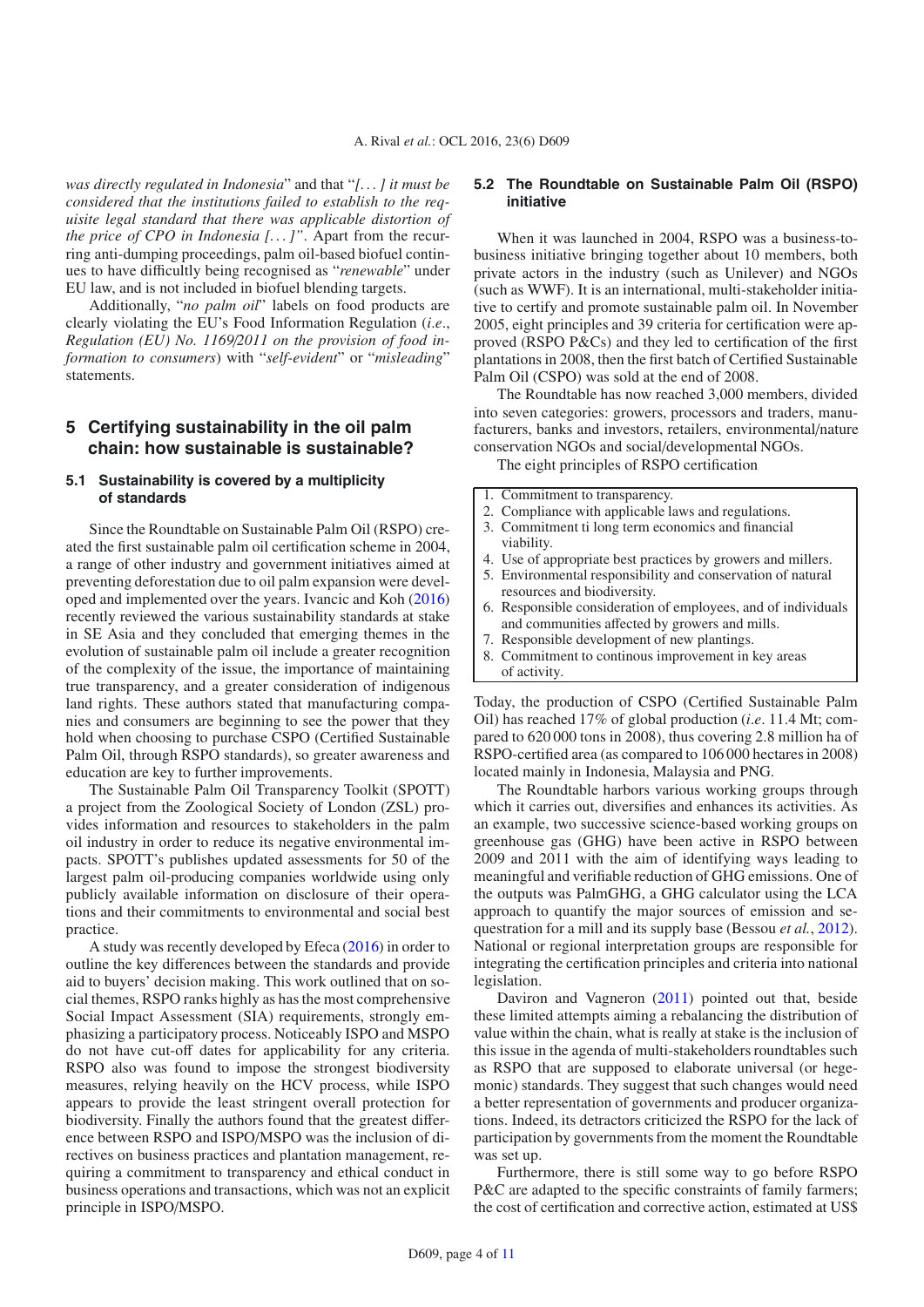20–40 per hectare is often prohibitive for smallholders who are barely, if at all, organized into cooperative arrangements (WWF, 2012). In a recent study, Brandi *et al.* [\(2015](#page-9-9)) outlined that smallholders, and specifically independent smallholders, often lack both the information and the degree of organization that certification demands. The authors identified the most important compliance challenges for independent smallholders in relation to land titles, seedlings, pesticide usage, fertilization, and documentation and outlined how smallholders can be supported so that they can be included in certification schemes.

Like a large number of multi-stakeholders initiatives devoted to the promotion and standardization of a sustainable product (Forest Stewardship Council, Marine Stewardship Council, Round Table on Responsible Soybean, BonSucro), the RSPO receives considerable criticism. The initiative is based on the voluntary acceptance, by consensus of all members, of its principles and criteria and is therefore considered not rigorous enough and lacking in power (Laurence *et al.*, [2010\)](#page-10-9).

The fact that RSPO certification is unable to protect the rights of indigenous people in terms of land rights, compensation for land annexing and respect for customary law has also been highlighted. As happened in the case of Forest Stewardship Council (FSC) certification for timber, the RSPO Principles and Criteria, which were designed to be consensual and universal, have become very difficult to apply and therefore of limited use in complex local contexts, like in Indonesia, where land ownership conflicts are not settled by the State but at district level. This means that on one side we have a set of directives based on the logical approach of the North and on the other we have a local authority which may have little awareness about sustainability, feels the pressure of development and is therefore in a precarious position. Negotiations are necessarily unbalanced and the process of certification does not succeed in protecting the rights of indigenous people. This puts the credibility of the whole process of certification at stake (McCarthy, 2012).

Ruysschaert and Salles [\(2014](#page-10-10)) questioned how effective RSPO was in attaining its claimed conservation as this is central to justifying its existence. The authors found five shortcomings explaining poor outcomes regarding the protection of the forest area, and especially the orangutan habitat: financial compensation too small, too much room for interpretation in the guidance document, postponement on contentious issues, non-integration of RSPO within the socio-politico-legal Indonesian context, and finally the lack of effective external control system. As these shortcomings complement each other, the effectiveness of the scheme is dramatically reduced for biodiversity conservation. The authors suggested that the conservation of biodiversity, and especially orangutans, will require oil palm sector reform which would include reincorporating the state into the scheme and changing the approach supporting local development in a sound socio-ecological regional planning.

Ironically, it is the public authorities in each country which have the task of translating the RSPO Principles and Criteria into legislation in conformity with their respective constitutions (Rival and Levang, [2014](#page-10-11)). They are also responsible for applying these laws effectively in the field and of enforcing sanctions against offenders. It is all well and good to draft a highway code but it is not worth the paper it is written on if there are no incorruptible and trustworthy policemen at the side of the road, responsible for ensuring that it is respected!

Finally, the market share of certified crops remains limited even if, as in the case of oil palm, it is growing rapidly. To date no more than 2.5% of world cane sugar is *BonSucro* certified, as compared to 17% of palm oil sold under the CSPO label. In the case of palm oil, the paradox lies in the fact that many processors and distributors in the North only committed themselves to using 100% CSPO certified oil by 2015 (now by 2020. . . ) when they could be doing it right now because about half (48%) of the certified oil available on the market is not being bought up. The goodwill expressed by consumers is taking its time to bring about change in the supply chain of processors and distributors in the North. There is no denying that the supply network is extremely complex. The first positive impact of certification has been to map and identify the networks of suppliers and intermediaries.

Processors may choose among four strategies for the purchase of CSPO certified sustainable oil, which differ in terms of strictness and cost of implementation. The price of certified oil is fixed according to supply and demand. The producer's premium depends on the certification system used by the supply chain. On average, US\$1 per ton goes to the RSPO and \$2 per ton cover administrative expenses.

For the end consumer, the wording of the label is not impartial and can cause some confusion: in some cases the product bought may only physically contain a limited amount of certified sustainable palm oil.

Processors have four possible strategies, as set out below.

- i. *Book and claim* (Fig. [1\)](#page-5-0): producers and retailers incorporating palm oil in their products bid on-line for GreenPalm<sup>TM</sup>certificates and, through RSPO, pay a premium directly to the producers designed to encourage sustainable production and to finance the certification of new members. The GreenPalm<sup>TM</sup>certificates do not claim that the product contains raw material which has been produced sustainably but that its use supports sustainable production. These certificates show the commitment of retailers to sustainable production at the beginning of the production chain. The retailers can state this on their declaration of social responsibility, their packaging, at their point of sale and on their internet site. The RSPO announced in July 2016 that RSPO's endorsement of GreenPalmTM will end in December 2016. Instead, the Book and Claim supply chain model will be supported by the trade of RSPO Credits. Labelling: "Contributes to the production of certified sustainable palm oil, [www.rspo.](www.rspo.info) [info"](www.rspo.info).
- ii. *Mass balance* (Fig. [2\)](#page-5-1): overseen by UTZ Certified, this certification corresponds to the use of a blend of sustainable and non-sustainable palm oil at any stage of the supply chain, providing global quantities at the company level are checked. The model is setup in such a way that the amounts of CSPO which leave the plantation never exceed the quantities received by the consumer. The purchase and sale of CSPO and its by-products are checked independently. There is no requirement for separate storage or verification in the production process.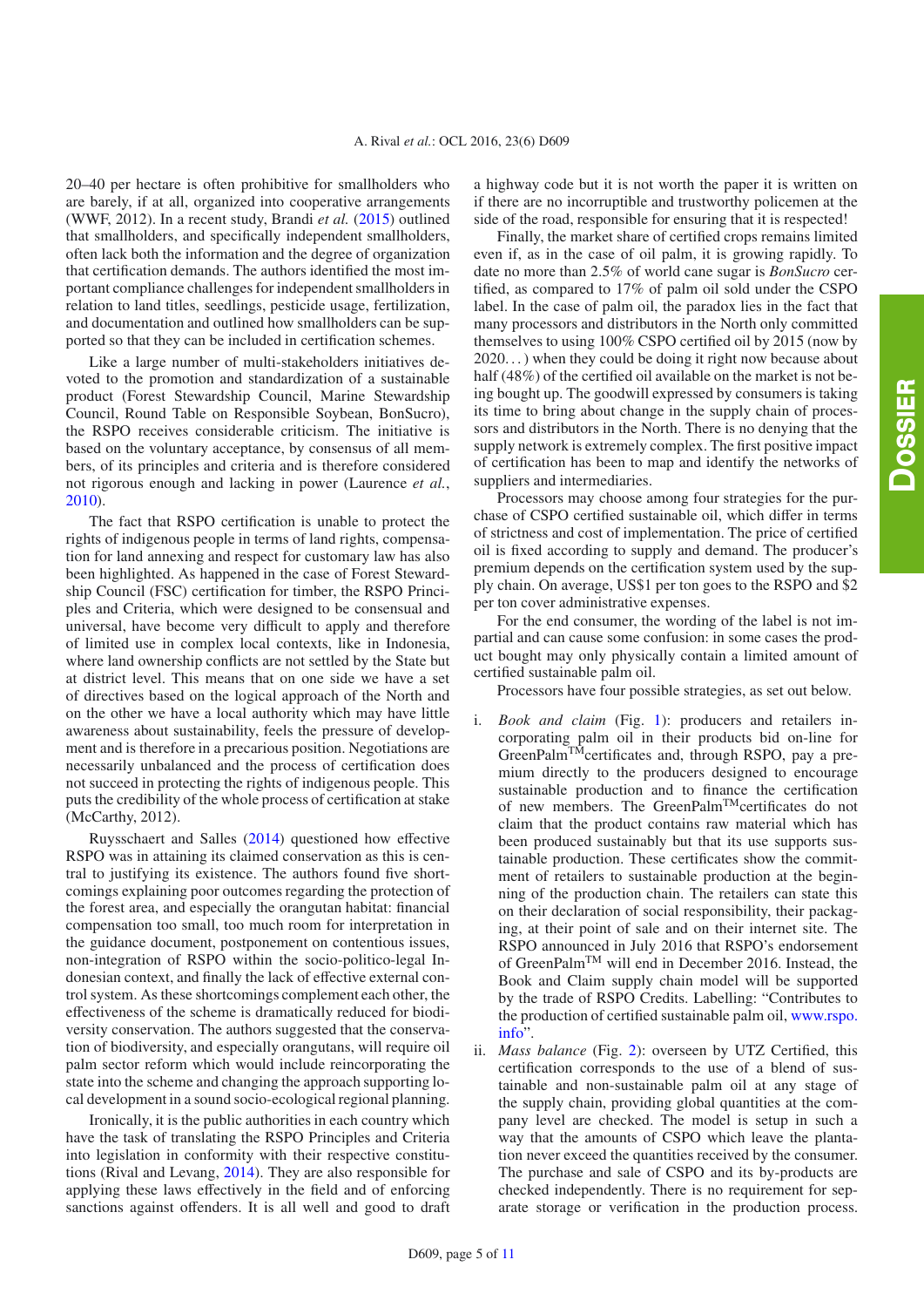

<span id="page-5-0"></span>

<span id="page-5-1"></span>**Fig. 1.** Strategy 1 (Book and Claim): the GreenPalmTM certificates do not claim that the product contains raw material which has been produced sustainably but that its use supports sustainable production.



**Fig. 2.** Strategy 2 (Mass balance): this certification corresponds to the use of a blend of sustainable and non-sustainable palm oil at any stage of the supply chain, providing global quantities at the company level are checked.

Labelling: "Mixed – Contributes to the production of certified sustainable palm oil, www. rspo.info [www.rspo.org"](www.rspo.org).

- iii. *Segregated* (Fig. [3\)](#page-6-0): this model, approved by UTZ Certified, ensures that CSPO and its byproducts, delivered to the end user, come uniquely from RSPO certified sources It authorizes the mixing of CSPO from several sources providing they are all certified. This type of segregated supply chain guarantees that 100% of the physical product comes from certified plantations and industrial facilities. However, the oil itself will not come from a single source. Labelling: "Certified – This product contains certified sustainable palm oil, [www.rspo.info"](www.rspo.info).
- iv. *Identity preserved* (Fig. [4\)](#page-6-1): the identity preserved supply model ensures that certified palm oil and its byproducts, delivered to the end user, come from a single, identifiable oil mill and supply base and that they remain physically isolated from other sources of palm oil throughout the supply chain (including other CSPO sources). The IP scheme

is the closest to Geographical Indication labelling. This scheme requires the producer, transporter, refiner and supply chain to maintain complete and total separation as well as traceability from place of production to end user. The latter is guaranteed that 100% of the palm oil physically received comes from a unique, identifiable, certified RSPO source. Labelling: Wording of label "Certified This product contains certified sustainable palm oil, [www.rspo.](www.rspo.info) [info"](www.rspo.info).

The indirect effects of RSPO certification have recently been analysed by WWF (WWF, 2012a). This study clearly shows the benefits of RSPO certification for planters, over and above the simple premium on the purchase price of certified oil. In fact, the current premium (US\$ 0.6 per ton of oil) paid to the producer is quite insufficient to cover costs of certification which come to US\$2–40 per hectare, (about US\$ 0.5– 10 per ton). However, the indirect benefits are very important in terms of organization of the company or cooperative,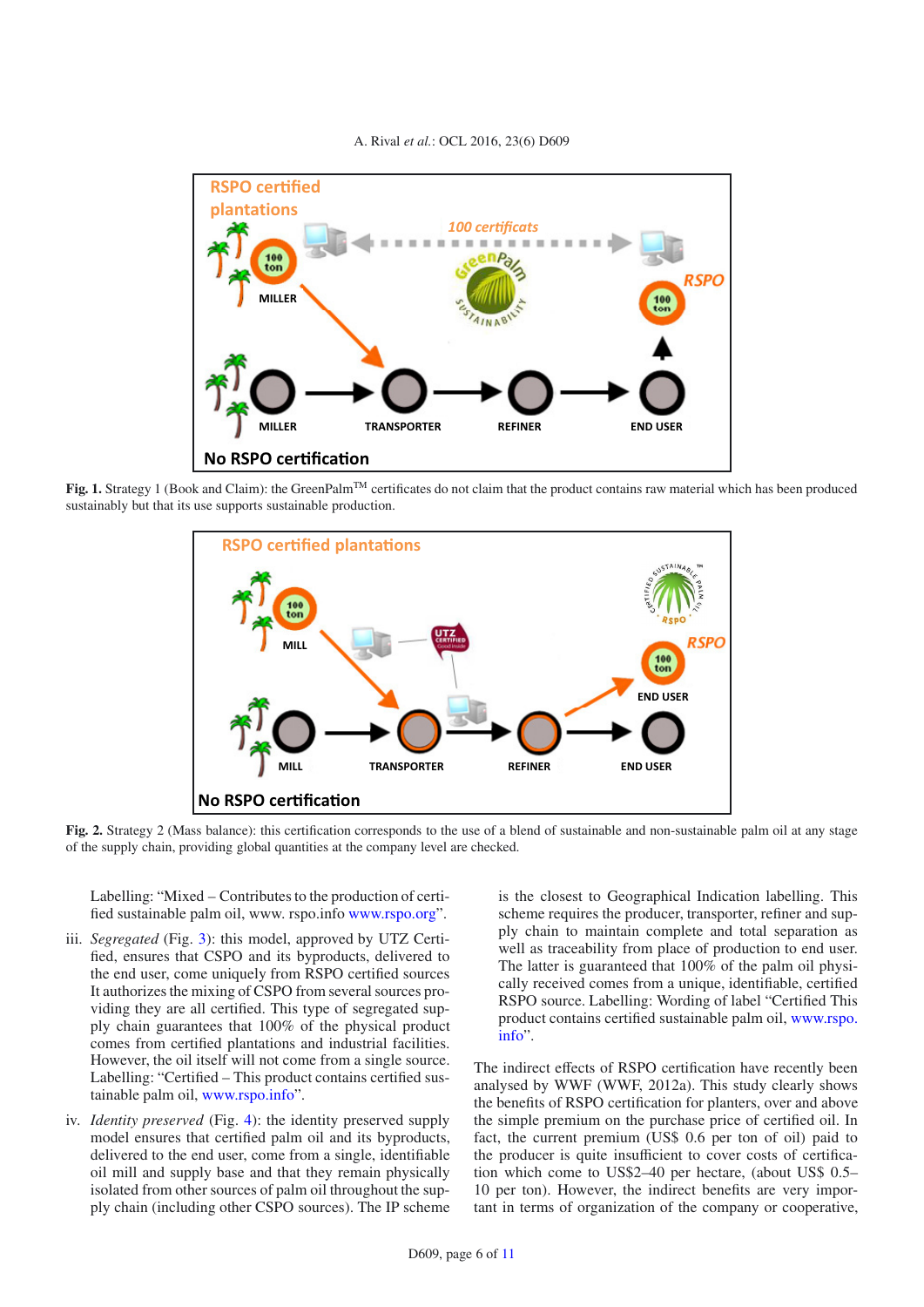

A. Rival *et al.*: OCL 2016, 23(6) D609

<span id="page-6-1"></span><span id="page-6-0"></span>**Fig. 3.** Strategy 3 (Segregated): this certification ensures that CSPO and its byproducts, delivered to the end user, come uniquely from RSPO certified sources.



**Fig. 4.** Strategy 4 (Identity preserved): this certification ensures that certified palm oil and its byproducts, delivered to the end user, come from a single, identifiable oil mill and supply base, and that they remain physically isolated from other sources of palm oil throughout the supply chain (including other CSPO sources).

standardization of procedures, traceability of products and inputs, safety at work and social protection, amongst many other effects. For cooperatives which bring together smallholders, the gains in productivity following certification can be considerable (WWF, 2012a).

Once being RSPO certified the plantation company or cooperative will be much better prepared to undertake certification under any other scheme, either national (ISPO, MSPO) or international (ISO, IFCC, etc.).

With smallholders accounting for 40% of the global palm oil production, the financing of RSPO certification for smallholders is more crucial than ever; it is the focus of the latest review of the certification Principles and Criteria which took place in 2013. The first experiment, carried out in Thailand (FAO, 2012), produced very high costs of certification (US\$ 28 per hectare) and a premium for planters that was not sufficiently motivating (US\$ 0.0003 per kilogram of harvested fruits). These cooperatives were only certified thanks to the intervention of outside donors.

In spite of its recognized weaknesses, which are shared by a number of private multi-stakeholder initiatives which predate it, the RSPO has the great merit of setting out the basis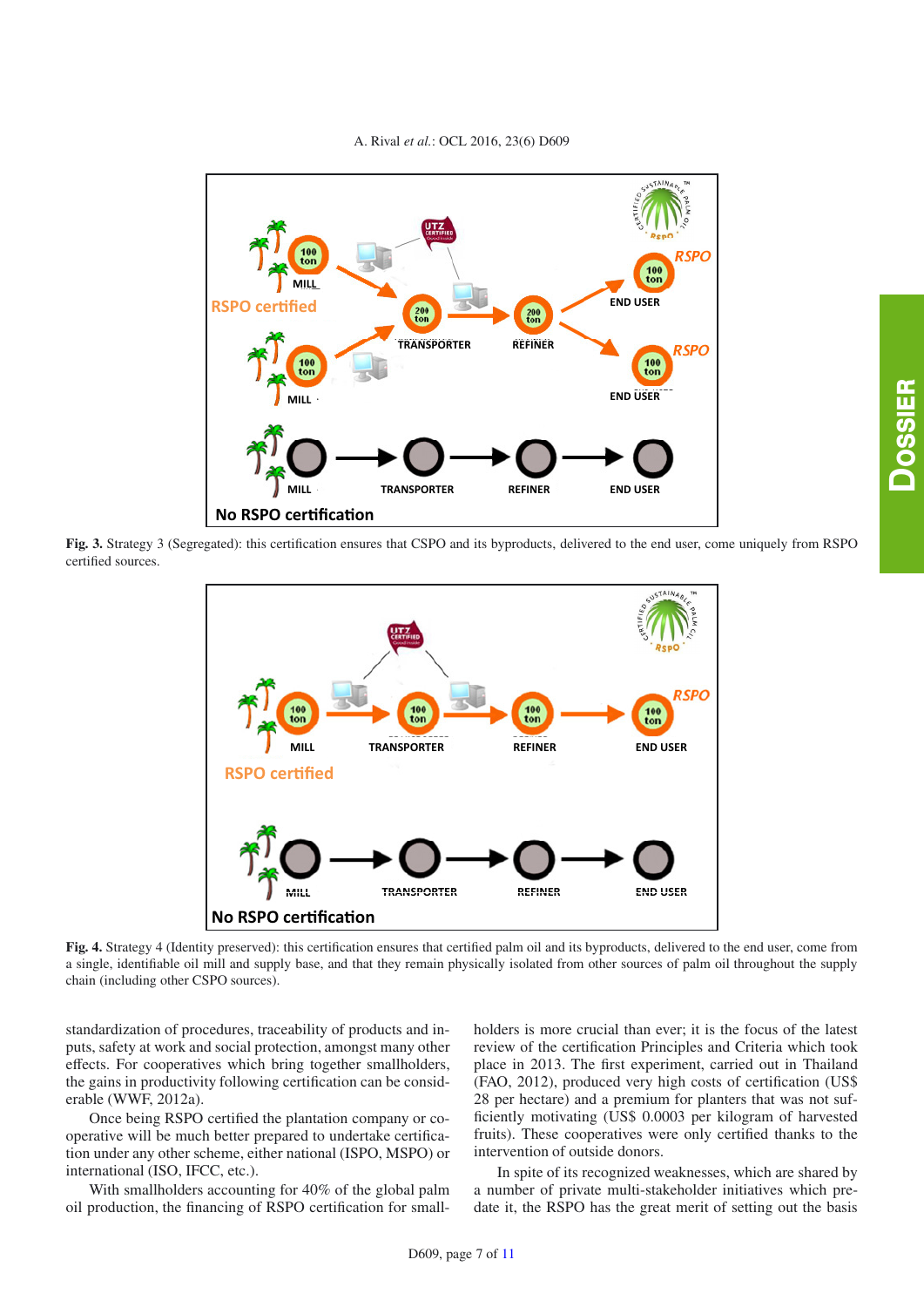for constructive dialogue within the industry. It offers imperfect but useful tools for raising the moral standard of the palm oil production chain and for steering it towards greater sustainability.

These certification tools are still basically qualitative and, if they are to gain credibility, must be refined and consolidated on the basis of proven scientific results, which are shared and recognized. Much of the collaborative research underway on the oil palm is designed to identify suitable solid indicators of sustainability.

### **5.3 Other certification schemes for sustainable palm oil**

*RSPO NEXT* has been developed to recognise the efforts of RSPO members who are exceeding the requirements of the RSPO Principles and Criteria. It is a voluntary commitment put forth in addition to the existing P&Cs and incorporates more stringent assessment standards, with guidelines regarding deforestation, fire, peat, human rights and landscape approaches, among other issues. These are measured through a combination of reviewing company policies and on-theground verification. This additional assessment gives member companies the opportunity to go beyond the requirements of the RSPO and demonstrate a stronger commitment to environmental and social responsibility.

*ISPO: Indonesian Sustainable Palm Oil.* ISPO was introduced by the government of Indonesia in March 2011. ISPO was designed from a legal framework based on Indonesian regulation (27 Laws and Regulations) involving the Ministry of Agriculture, the State Ministry for the Environment, the Ministry of Forestry and the National Land Agency. ISPO is mandatory:it is legally binding to all palm oil plantations within Indonesia and involves fines and sanctions. Indeed, punishment is applied to plantations/mills which cannot prove conformity to the required laws and regulations. ISPO audits have been conducted by independent certification bodies since May 2012, with a deadline involving all Indonesian growers by the end of 2014, and eligible plantations which were uncertified by 2014 can be downgraded (Harsono *et al.*, [2012\)](#page-10-12).

ISPO is part of the wider Sustainable Palm Oil (SPO) Initiative, developed with the support of the United Nations Development Programme (UNDP). The establishment of the SPO Initiative is in line with UNDP's mission to help countries such as Indonesia find ways to ensure that economic growth becomes sustainable and empowers the poor and the marginalized population. The system supports the implementation of many of Indonesia's existing laws and regulations, and the assessment of growers relies heavily on AMDAL – the Indonesian Environmental Feasibility Assessment.

The SPO Initiative aims to increase smallholder capacity and improve livelihoods, better protect the environment and reduce GHG emissions, through the following strategic components:

- **–** Strengthen the capacity of smallholders focusing on good agriculture practices and environment protection.
- **–** Strengthen ISPO standards to protect forests, enhance biodiversity conservation, and mitigate and monitor greenhouse gas (GHG) emissions.
- **–** Facilitate social responsibility, empowering related communities and mediation systems.
- **–** Reinforce the ISPO framework and clarify ISPO standards for wider acceptance.
- **–** Establish national and provincial platforms to ensure transparency in the sector and to promote sustainable palm oil.

The ISPO makes no explicit reference to applying "free, prior and informed consent" (FPIC) standards during a plantation land acquisition process, although there is an explanation regarding land conflict settlement and compensation (Efeca, [2016\)](#page-10-8). The credibility of ISPO has been questioned due to the government being perceived as having vested interests in the palm oil industry; however, in comparison to the RSPO, ISPO has criteria that are more detailed and specific. With this in consideration, further development and regular third-party assessments of the national scheme could help it to be of great benefit to the industry (Ivancic and Koh, [2016\)](#page-10-7).

*Malaysian Sustainable Palm Oil* (*MSPO*) is a national certification standard created by the Malaysian government and developed with input from various stakeholders in the palm oil industry. It was first launched in November 2013, and officially came into implementation as of 1st January 2015. The MSPO standard follows seven principles surrounding the themes of "Management", "Social Equity", "Environmental Protection" and "Economic Progress", namely Management and commitment responsibilities, Transparency, Compliance to legal requirements, Social responsibility, health, safety and employment conditions, Environment, natural resources, biodiversity and ecosystems, Best practices and Development of new planting. MSPO aligns the management of palm oil production with many existing national laws and regulations, although unlike ISPO, the MSPO standard is not currently mandatory.

In 2015 the Malaysian and Indonesian governments announced a plan to merge their two national sustainability standards – ISPO and MSPO – to form the "Council of Palm Oil Producing Countries" (CPOPC), with the aim of improving production and coordinating control of the market. The council aims to develop the industry in member countries, "improve smallholders" welfare and build a global sustainable palm oil framework". The CPOPC is also open to other palm oil producing countries, including the Philippines, Thailand, Colombia, and Brazil, and others. Founding countries Malaysia and Indonesia also proposed e+POP, a global framework of laws and regulations for the industry's sustainable development.

*The Palm Oil Innovation Group* (*POIG*) is an initiative between environmental and civil society organizations, and industry companies that aims to build upon the RSPO Principles and Criteria (P&C) and existing company commitments – especially on issues of deforestation, carbon stocks, biodiversity, greenhouse gas (GHG) emissions, pesticide use and social relations. Launched in 2013, the POIG Charter holds that certain P&C should set clearer performance standards for certified growers with the following recommendations: introduce a High Carbon Stock (HCS) approach to land development, Maintain and restore peatlands and prohibit their clearance, Publicly report GHG emissions from all sources, Minimize the use of chemical fertilizers and toxic pesticides, Prohibit cultivation of Genetically Modified Organisms (GMOs), Manage water sources and their use responsibly and transparently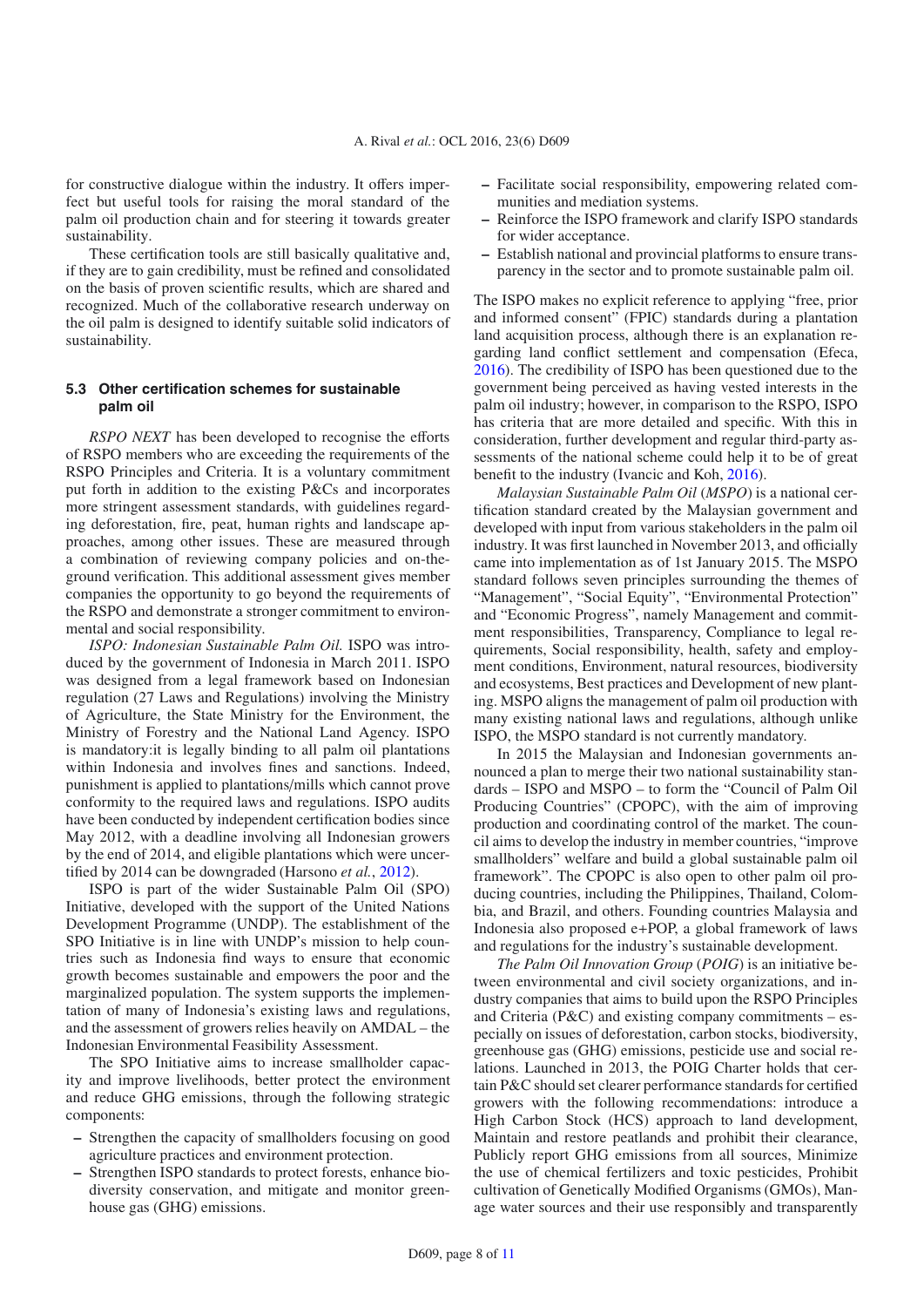and Protect and conserve wildlife through High Conservation Value (HCV) assessment. POIG members argue that this builds a business case for responsible palm oil by bridging the gap between producers and consumer companies such as Ferrero, Nestlé, Procter and Gamble and Unilever, which have made "No Deforestation" commitments. In 2014 POIG released its first "Charter Indicators" list, which stipulates the specific conditions to be met regarding issues such as peat development, HCV and HCS management and the FPIC process, among others. These indicators have since been trialed and revised. The High Carbon Stock Approach (HCSA) Steering Group is a separate development that governs an established methodology supporting industry stakeholders to implement commitments to end deforestation associated with the production of palm oil and other commodities. Established in 2014, the group was formed to oversee the further development of the methodology and its use in the field.

*The Sustainable Palm Oil Manifesto* (*SPOM*) commits its signatories to supply chain sustainability through three main objectives: (i) no deforestation in High Carbon Stock forest areas and the protection of peatlands; (ii) to create traceable and transparent supply chains; and (iii) to provide positive economic and social impacts for people and communities. These standards aim to build upon those set by RSPO, of which all signatories are members. Five of the largest oil palm growers in the industry – together producing more than 9% of the world's palm oil – were the first to sign the Manifesto, and then other signatories have joined. The Manifesto signatories are funding a study on HCS aiming to establish thresholds and suitable assessment methods to identify HCS forests, which will be excluded from future oil palm plantation development, thereby ensuring that environmental concerns are addressed whilst not stifling economic development.

*The Indonesia Palm Oil Pledge* (*IPOP*) was a partnership of palm oil companies with a mission to create an environment in Indonesia which enables and promotes the production of sustainable palm oil that is deforestation free, expands social benefits, and improves Indonesi's market competitiveness.

Since July 1st 2016, IPOP signatories have decided that recent groundbreaking policy developments in Indonesia have fulfilled the purpose of IPOP to help accelerate and promote this transformation toward sustainability and therefore it can be dissolved.

The Signatories will continue to implement their sustainability commitments independently. To find out more about IPOP signatories sustainability commitments refer to each of IPOP member companies' official website. All IPOP expired at the end of September 2016.

## **6 Surviving in the labels jungle**

A number of standards exists to support responsible palm oil production: certification standards, such as the Roundtable on Sustainable Palm Oil (RSPO), establish common commitments and guidance for growers and lend credibility to their claims on the sustainability of their operations; therefore providing assurances to buyers and investors. In addition to certification schemes, voluntary initiatives, such as the Palm Oil

Innovation Group (POIG) and the Sustainable Palm Oil Manifesto (SPOM), have been established and endorsed by a number of growers, committing them to criteria for sustainable production. Mandatory national standards, such as the Indonesian Sustainable Palm Oil system (ISPO), which is applicable to all oil palm growers in Indonesia, have also been developed to address industry sustainability at a national level.

Van Duij (2013) showed that procedures in the globalized and complex palm oil supply chain guarantee stepwise traceability as required by food safety regulations, although continuous traceability is usually not achievable. To the author, the RSPO trace and traceability systems do not improve this. Exception is the Identity Preserved system, however, the high costs and low volume of this system makes it only applicable for niche market products.

Moreno-Peñaranda *et al.* [\(2015\)](#page-10-13) worked on the perceptions on the barriers for improving palm oil sustainability as held by the main RSPO stakeholder groups and they contrasted them with the views of local communities in oil palm expansion areas. These authors suggested that RSPO stakeholders' perceptions about enhancing palm oil sustainability are overall highly divergent. However there seemed to be an underlying common optimism among some RSPO stakeholders and local communities about the feasibility of a technical fix.

The present article was not aimed at describing into details all sustainability standards which are presently applying to palm oil. The SPOTT initiative recently listed them as follows:

- **–** Roundtable on Sustainable Palm Oil (RSPO).
- **–** International Sustainability and Carbon Certification (ISCC).
- **–** Rainforest Alliance (RA)/Sustainable Agriculture Network (SAN).
- **–** Roundtable on Sustainable Biomaterials (RSB).
- **–** Palm Oil Innovation Group (POIG).
- **–** Sustainable Palm Oil Manifesto (SPOM).
- **–** Indonesian Sustainable Palm Oil (ISPO).
- **–** Malaysian Sustainable Palm Oil (MSPO).

Furthermore, there are several other labels and logos concerning palm oil such as *Fairtrade palm oil, No palm oil, GMO free* and *Red palm oil*.

*Fairtrade palm oil:* in Ghana, the company Clean and Fair (http://[www.cleanandfair.com](http://www.cleanandfair.com/)/) manufactures different products, mainly cleaning products, with Fair Palm produced by smallholder farmer communities. On Fair trade net, we do not find palm oil originated from SE Asia (http://[www.fairtrade.](http://www.fairtrade.net/standards/price-and-premium-info.html) net/standards/[price-and-premium-info.html\)](http://www.fairtrade.net/standards/price-and-premium-info.html).

*No palm oil* (palm oil free): many internet sites are asking to avoid palm oil in different products and created their logo.

*GMO free*: Oil palm is considered as entirely GMO-free but some associations are insisting on this fact to promote their oils.

*Red palm oil*: this logo is essentially used to promote the health benefit of red palm oil. This colour is mainly due to the presence of high level of carotenoids (alpha-, beta-, and gamma-carotenes).

Thus, as a total, there are to date no less than 8 different standards applying to palm oil only (and RSPO has four different levers of certification) which means at least 15 possible labels on palm oil containing products.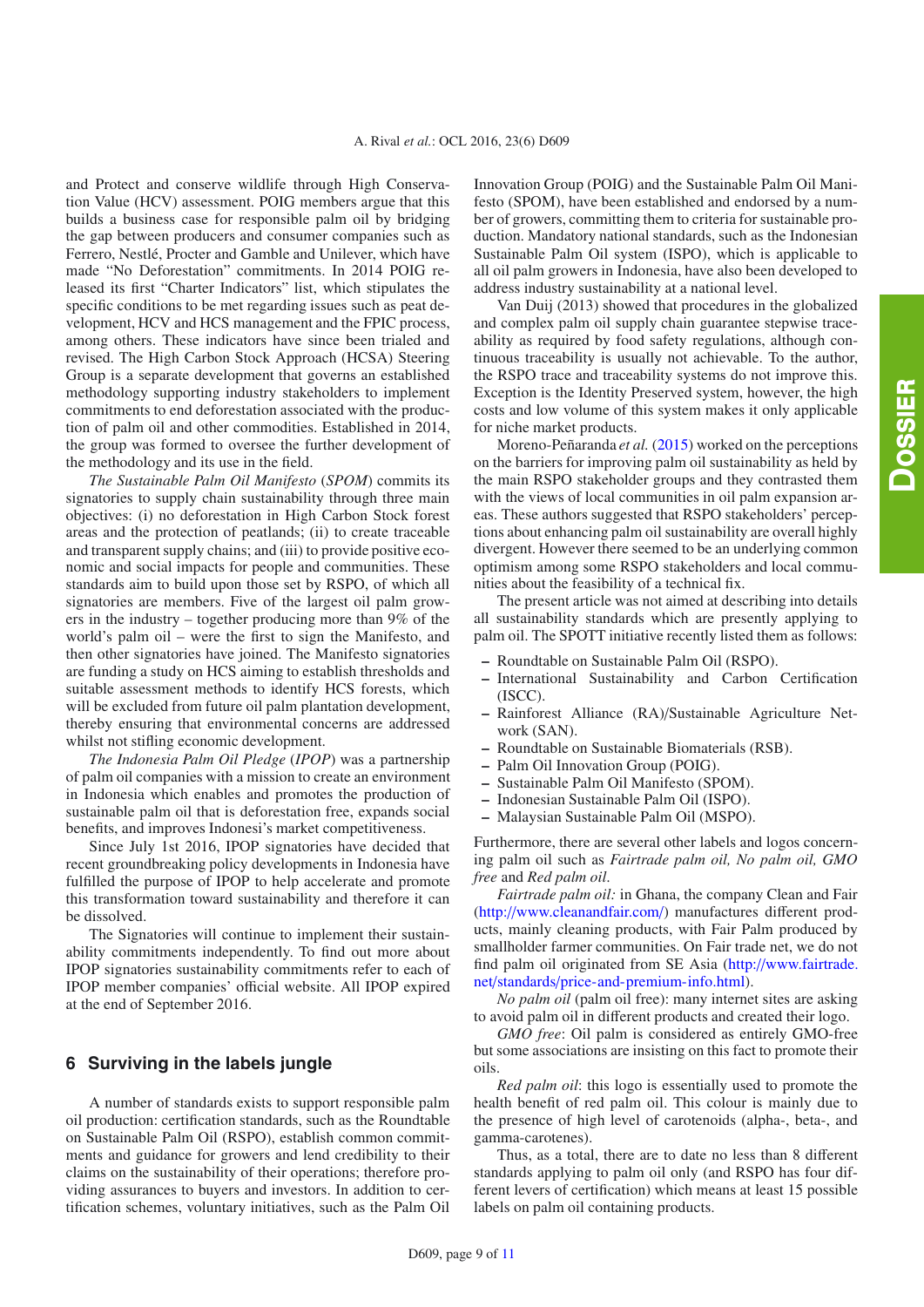A way of avoiding adding standards to standards, labels to labels and confusion to confusion among buyers, investors and consumers has been proposed by some non-profit organizations such as TFT (The Forests Trust) through a direct action with known brand products in agro food or cosmetics. An accurate mapping of supply chains is the starting point and the driver of continuous transformation of the chain towards sustainability: traceability first, and then come responsibility/certification. At the end of the process, the brand (Nestlé, Danone, Colgate) has defined its sustainable practices following its own values and policies and it endorses sustainability such as it does for nutritional or contamination control. Consumers trust is then linked to the brand reputation and not to an independent (and often tricky-to-understand) standard and its corresponding label. All brands that are signed on with The Forests Trust have a palm oil sourcing policy which clearly states what they are doing about their supply chain and usage: these policies are a set of standards that show how they are engaging with suppliers and traceability progress. Policies with The Forest Trust are complementary to RSPO and help companies to go above and beyond RSPO certification standards. The change process is fuelled by the company's inner values, not by external rules or standards (either voluntary or mandatory) and it must be backed by very strict and steady internal controls.

Only time will tell if such partnership have led to better sustainability performance on the long term than national or multi-stakeholders standards and which scheme has really transformed the oil palm supply chain into a deforestation and exploitation-free sector.

## **7 Conclusion**

Consumers and producers in developed countries and especially in Europe are becoming familiar with standards which define quality and/or geographical origin of food products: such consumers are willing to pay the highest premium price for a product with a PDO label or originating from organic farming.

With the global emergence of middle-class consumers in developing countries, voluntary or legal systems aimed at protecting, certifying and branding food products are rapidly gaining ground. The success of any certification scheme will depend also widely on the ability of stakeholders to gain a premium price to offset the incurred costs. Certifying and labelling products from a global and fragmented supply chain, like for palm oil, follow a long and winding road.

Most of existing sustainability standards proved inefficient at rebalancing the distribution of value within the supply chain, most probably because of their insufficient inclusiveness towards important categories of stakeholders like forest people or independent smallholders. Changes are needed, which would include a better representation of governments and producer organizations. With smallholders accounting for 40% of the global palm oil production, the financing of certification schemes for smallholders is more crucial than ever. In order to get public credibility, certification schemes must be based on robust, assessed and shared scientific evidence.

More, the coexistence of almost 15 different standards and labels for palm oil proved confusing not only for consumers, but also for buyers, traders and investors. The harmonization of standards is a long standing request from the palm oil industry, although if this is finally done, which is advisable, attention must be paid not to align on the weakest one, at the risk of jeopardizing recent efforts made by companies and NGOs to go beyond existing standards.

There are still a lot of knowledge gaps and challenges for researchers in multidisciplinary fields embracing agronomy, forestry, breeding, ecology or social and human sciences. Both the public and the oil palm sector are waiting for immediate, applicable and credible results, and this creates unique opportunities for collaborative research initiatives.

### **References**

- Agricultural products and foodstuffs PDO and PGI Reg. (EC) No. 510/2006, Oils and fats, http://[ec.europa.eu](http://ec.europa.eu/agriculture/quality/schemes/index_en.htm)/agriculture/quality/ schemes/[index\\_en.htm](http://ec.europa.eu/agriculture/quality/schemes/index_en.htm)
- <span id="page-9-3"></span>Aprile MC, Caputo V, Nayga Jr, RM. 2012. Consumers' valuation of food quality labels: the case of the European geographic indication and organic farming labels. *Int J Consumer Studies* 36: 158–165.
- <span id="page-9-2"></span>Arete. 2013. Study on assessing the added value of PDO/PGI products, Executive Summary, Commissioned Study by the European Commission, December. http://[ec.europa.eu](http://ec.europa.eu/agriculture/external-studies/addedvalue-pdo-pgi_en.htm)/ agriculture/external-studies/[addedvalue-pdo-pgi\\_en.htm](http://ec.europa.eu/agriculture/external-studies/addedvalue-pdo-pgi_en.htm)
- <span id="page-9-1"></span>Barham E. 2003. Translating terroir: the global challenge of French AOC labeling. *J. Rur. Stud.* 19: 127–138.
- Belletti G, Brazzini A, Marescotti A. 2014. Collective rules and the use of protected geographical indications by firms. Prologue. The role of localised agrifood systems in a globalised Europe 7, 11.
- <span id="page-9-7"></span>Bessou C, Chase L, Henson I, *et al.* 2012. PalmGHG, the RSPO greenhouse gas calculator for oil palm products. In 8th International Conference on LCA in the Agri-Food Sector, pp. 498-504. http://hal.cirad.fr/[cirad-00771650](http://hal.cirad.fr/cirad-00771650/)/.
- <span id="page-9-5"></span>Biénabe E, Marie-Vivien D. 2015. Institutionalizing geographical indications in southern countries: lessons learned from Basmati and Rooibos. *World Development*. In press: http://[dx.doi.org](http://dx.doi.org/10.1016/j.worlddev.2015.04.004)/10.1016/ [j.worlddev.2015.04.004.](http://dx.doi.org/10.1016/j.worlddev.2015.04.004)
- <span id="page-9-9"></span>Brandi C, Cabani T, Hosang C, Schirmbeck S, Westermann L, Wiese H. 2015. Sustainability Standards for Palm Oil Challenges for Smallholder Certification Under the RSPO. *J. Environment* & *Development* 24: 292–314.
- <span id="page-9-0"></span>Brunelle T, Dumas P, Souty F. 2014. The impact of globalization on food and agriculture: The case of the diet convergence. *J. Environment* & *Development* 23: 41–65.
- <span id="page-9-4"></span>Crowder DW, Reganold JP. 2015. Financial competitiveness of organic agriculture on a global scale. *Proc.Natl. Acad. Sci.* 112: 7611–7616.
- <span id="page-9-8"></span>Daviron B, Vagneron I. 2011. From Commoditisation to Decommoditisation. . . and Back Again: Discussing the Role of Sustainability Standards for Agricultural Products. *Development Policy Review* 29: 91–113.
- van Duijn G. 2013. Traceability of the palm oil supply chain. *Lipid Technology* 25: 15–18.
- <span id="page-9-6"></span>Durand C, Fournier S. 2015. Can Geographical Indications Modernize Indonesian and Vietnamese Agriculture? Analyzing the Role of National and Local Governments and Producers' Strategies. *World Development*. http://[dx.doi.org](http://dx.doi.org/10.1016/j.worlddev.2015.11.022)/10.1016/j. [worlddev.2015.11.022.](http://dx.doi.org/10.1016/j.worlddev.2015.11.022)